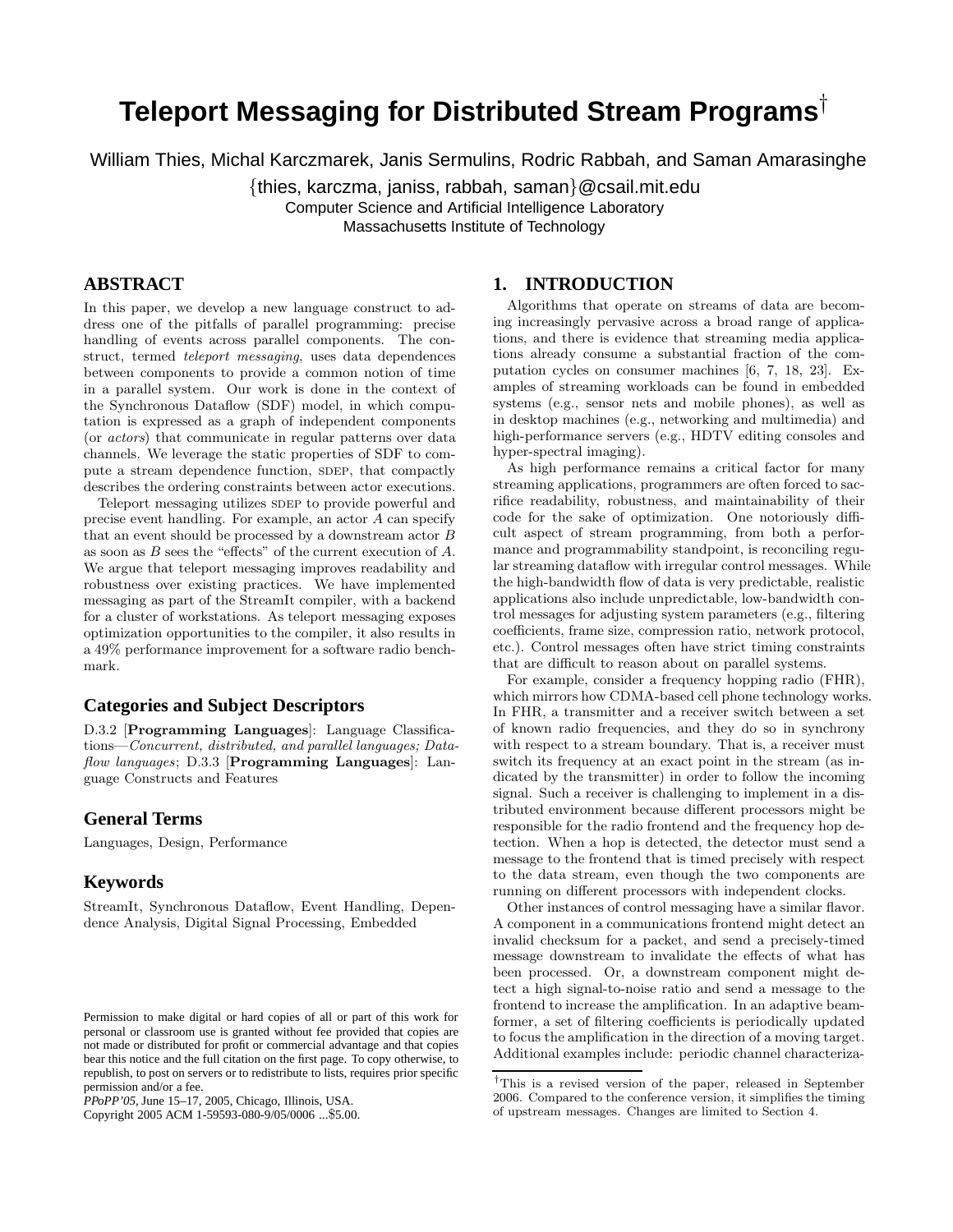tion; initiating a handoff (e.g., to a new network protocol); marking the end of a large data segment; and responding to user inputs, environmental stimuli, or runtime exceptions.

There are two common implementation strategies for control messages using today's languages and compilers. First, the message can be embedded in the high-bandwidth data stream, perhaps as an extra field in a data structure. Application components check for the presence of messages on every iteration, processing any that are found. This scheme offers precise timing across distributed components, as the control message has a well-defined position with respect to the data stream. However, the timing is inflexible: it is impossible for the sender to synchronize the message delivery with a data item that has already been sent, or to send messages upstream, against the flow of data. In addition, this approach adds complexity and runtime overhead to the steady-state data processing, and it requires a direct highbandwidth connection between sender and receiver.

A second implementation strategy is to perform control messaging "out-of-band", via a new low-bandwidth connection or a remote procedure call. While this avoids the complexity of embedding messages in a high-bandwidth data stream, it falls short in terms of timing guarantees. In a distributed environment, each processor has its own clock and is making independent progress on its part of the application. The only common notion of time between processors is the data stream itself. Though extra synchronization can be imposed to keep processors in check, such synchronization is costly and can needlessly suppress parallelism. Also, the presence of dynamic messaging can invalidate other optimizations which rely on static communication patterns.

This paper presents a new language construct and supporting compiler analysis that allows the programmer to declaratively specify control messages. Termed "teleport messaging", this feature offers the simplicity of a method call while maintaining the precision of embedding messages in the data stream. The idea is to treat control messages as an asynchronous method call with no return value. When the sender calls the method, it has the semantics of embedding a placeholder in the sender's output stream. The method is invoked in the receiver when the receiver would have processed the placeholder. We generalize this concept to allow messages both upstream and downstream, and with variable latency. By exposing the true communication pattern to the compiler, the message can be delivered using whatever mechanism is appropriate for a given architecture. The declarative mechanism also enables the compiler to parallelize and reorder application components so long as it delivers messages on time.

Our formulation of teleport messaging relies on a restricted model of computation known as Synchronous Dataflow, or SDF [20]. As described in Section 1.1, SDF expresses computation as a graph of communicating components, or *actors*. A critical property of SDF is that the input and output rate of each actor is known at compile time. Using this property, we can compute the dependences between actors and automatically calculate when a message should be delivered. We develop a stream dependence function, SDEP, that provides an exact, complete, and compact representation of this dependence information; we use SDEP to specify the semantics of teleport messaging.

Teleport messaging is implemented as part of the StreamIt compiler infrastructure [25]. The implementation computes sdep information and automatically targets a cluster of workstations. Based on a case study of a frequency hopping radio, we demonstrate a 49% performance improvement due to communication benefits of teleport messaging. As described in Section 4, our implementation limits certain sender-receiver pairs to be in distinct portions of the stream graph; if overlapping messages are sent with conflicting latencies, it may be impossible to schedule the delivery. This constrained scheduling problem is an interesting topic for future work.

This paper is organized as follows. In the rest of this section, we describe our model of computation and give a concrete example of teleport messaging. Section 2 defines the stream dependence function, and Section 3 shows how to calculate it efficiently. Section 4 gives the semantics for teleport messaging, and Section 5 describes our case study and implementation results. Related work appears in Section 6, while conclusions and future work appear in Section 7.

#### **1.1 Model of Computation**

Our model of computation is Cyclo-Static Dataflow (CSDF), a generalization [3] of Synchronous Dataflow, or SDF [20]. SDF and its variants are well suited for signal processing applications. Computation is represented as a graph of *actors* connected by FIFO communication channels. In CSDF, each actor follows a set of execution steps, or phases. Each phase consumes a fixed number of items from each input channel and produces a fixed number of items onto each output channel. The number and ordering of phases is known at compile time, and their execution is cyclic (that is, after executing the last phase, the first phase is executed again). If each actor has only one phase, then CSDF is equivalent to SDF. These models are appealing because the fixed input and output rates make the stream graph amenable to static scheduling and optimization [20].

In this paper, we use the StreamIt programming language [25] to describe the connectivity of the dataflow graph as well as the internal functions of each actor. Our technique is general and should apply equally well to other languages and systems based on Synchronous or Cyclo-Static Dataflow. In StreamIt, each actor (called a *filter* in the language) has one input channel and one output channel. An execution step consists of a call to the "work function", which contains general-purpose code. During each invocation, an actor consumes (*pops*) a fixed number of items from the input channel and produces (*pushes*) a fixed number of items on the output channel. It can also *peek* at input items without consuming them from the channel.

Actors are assembled into single-input, single-output stream graphs (or *streams*) using three hierarchical primitives. A *pipeline* arranges a set of streams in sequence, with the output of one stream connected to the input of the next. A *splitjoin* arranges streams in parallel; incoming data can either be duplicated to all streams, or distributed using a round-robin splitter. Likewise, outputs of the parallel streams are serialized using a round-robin joiner. Roundrobin splitters (resp. joiners) execute in multiple phases: the ith phase pushes (resp. pops) a known number of items  $k_i$  to (resp. from) the *i*th stream in the splitioin. Finally, a *feedbackloop* can be used to introduce cycles in the graph.

#### **1.2 Illustrating Example**

Figure 1 illustrates a StreamIt version of an FIR (Finite Impulse Response) filter. A common component of digital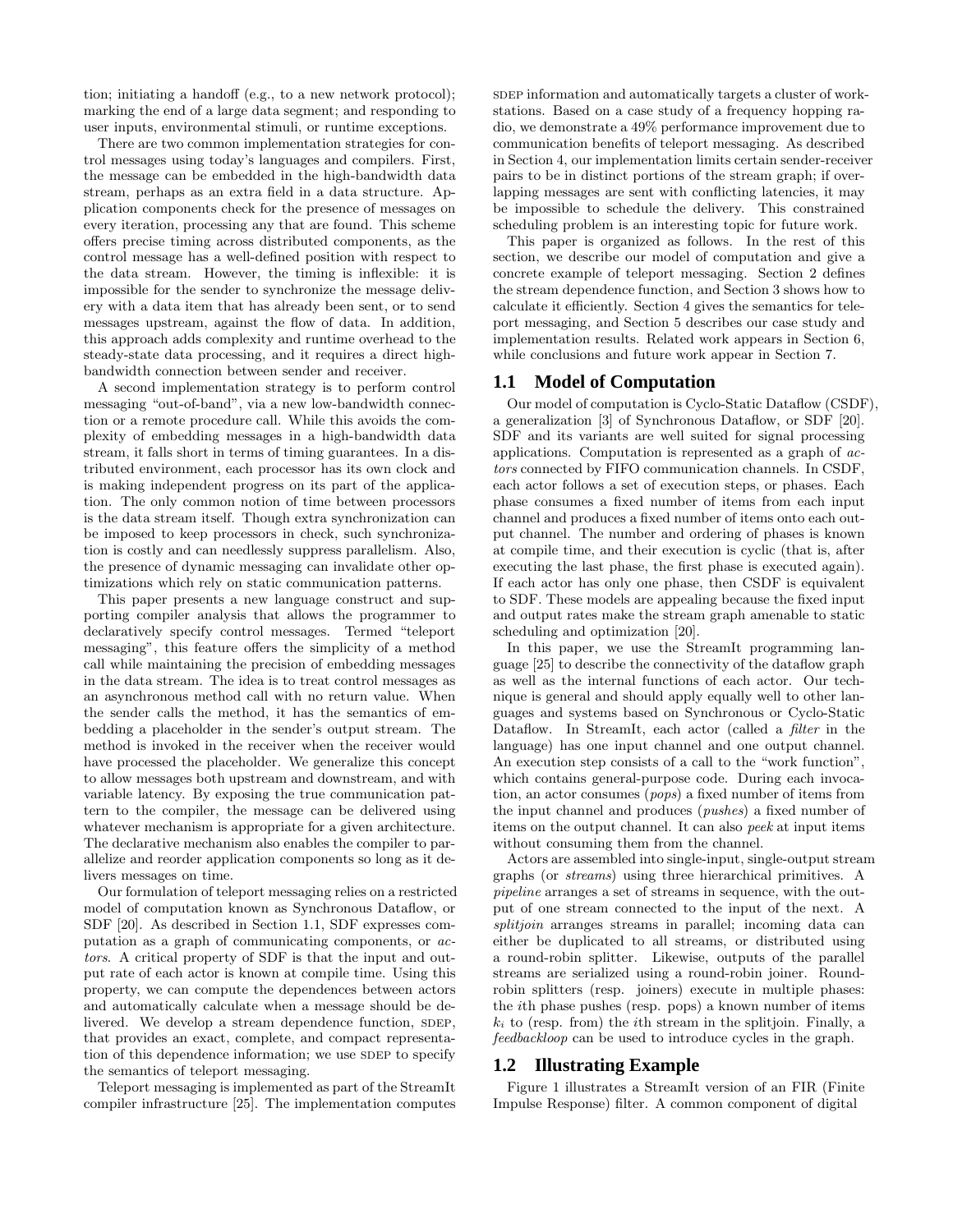| 2<br>3<br>$\overline{4}$<br>5<br>6<br>7<br>8<br>9<br>10<br>11<br>12<br>$13$ }<br>14 | 1 struct Packet {<br>float sum:<br>float val:<br>$\rightarrow$<br>void->void pipeline FIR {<br>int $N = 64$ ;<br>add Source(N);<br>for (int i=0; $i < N$ ; $i + 1$ )<br>add Multiply(i);<br>$add$ Printer $()$ ; | struct Packet <n> {<br/>1<br/><math>2 *</math><br/>boolean newweights;<br/><math>3*</math><br/>float[N] weights;<br/><math>\overline{4}</math><br/>float sum;<br/>5<br/>float val;<br/>6<br/><math>\mathcal{F}</math><br/><math>\overline{7}</math><br/>8<br/>void-&gt;void pipeline FIR {<br/>9<br/>int <math>N = 64</math>;<br/>10<br/>11<br/>add Source(N);<br/>12<br/>for (int i=0; <math>i &lt; N</math>; <math>i + 1</math>)<br/>13<br/>add Multiply(i, N);<br/>14<br/><math>add</math> Printer<math>()</math>;<br/>15<br/><math>\mathcal{F}</math><br/>16<br/>17<br/>void-&gt;Packet<n> filter Source(int N) {<br/>18<br/>work push <math>1 \{</math><br/>19<br/>Packet p;<br/>20<br/><math>p.sum = 0;</math><br/>21<br/><math>p.val = readNewData();</math><br/>22<br/><math>23 *</math><br/>if (newConditions()) {<br/><math>24 *</math><br/><math>p.newWeights = true;</math><br/><math>25 *</math><br/><math>p. weights = calcweights()</math>;<br/><math>26 *</math><br/><math>\}</math> else <math>\{</math><br/><math>27 *</math><br/><math>p.newWeights = false;</math></n></n> | struct Packet {<br>1<br>$\overline{2}$<br>float sum;<br>3<br>float val:<br>$\overline{4}$<br>$\mathcal{F}$<br>5<br>6<br>void->void pipeline FIR {<br>$\overline{7}$<br>int $N = 64$ ;<br>$8 *$<br>portal <multiply> teleport;<br/>9<br/><math>10 *</math><br/>add Source(N, teleport);<br/>11<br/>for (int i=0; <math>i &lt; N</math>; <math>i + j</math>)<br/><math>12 *</math><br/>add Multiply(i, N) to teleport;<br/>13<br/><math>add</math> Printer<math>()</math>;<br/>14<br/><math>\mathcal{F}</math><br/>15<br/>void-&gt;Packet filter<br/>16<br/>17<br/>Source(int N, portal<multiply> teleport) {<br/>18<br/>work push <math>1 \{</math><br/>19<br/>Packet p:<br/>20<br/><math>p.sum = 0</math>;<br/>21<br/><math>p.val = readNewData():</math><br/>22<br/><math>push(p)</math>:</multiply></multiply> |
|-------------------------------------------------------------------------------------|------------------------------------------------------------------------------------------------------------------------------------------------------------------------------------------------------------------|------------------------------------------------------------------------------------------------------------------------------------------------------------------------------------------------------------------------------------------------------------------------------------------------------------------------------------------------------------------------------------------------------------------------------------------------------------------------------------------------------------------------------------------------------------------------------------------------------------------------------------------------------------------------------------------------------------------------------------------------------------------------------------------------------------------------------------------------------------------------------------------------------------------------------------------------------------------------------------------------------------------------------------------------------------------------------------------------|------------------------------------------------------------------------------------------------------------------------------------------------------------------------------------------------------------------------------------------------------------------------------------------------------------------------------------------------------------------------------------------------------------------------------------------------------------------------------------------------------------------------------------------------------------------------------------------------------------------------------------------------------------------------------------------------------------------------------------------------------------------------------------------------------------------|
| 15<br>16                                                                            | void->Packet filter Source(int N) {<br>work push $1 \{$                                                                                                                                                          | $28 *$<br>ŀ<br>29                                                                                                                                                                                                                                                                                                                                                                                                                                                                                                                                                                                                                                                                                                                                                                                                                                                                                                                                                                                                                                                                              | 23<br>$24 *$<br>if (newConditions())                                                                                                                                                                                                                                                                                                                                                                                                                                                                                                                                                                                                                                                                                                                                                                             |
| 17                                                                                  | Packet p;                                                                                                                                                                                                        | 30<br>$push(p)$ :                                                                                                                                                                                                                                                                                                                                                                                                                                                                                                                                                                                                                                                                                                                                                                                                                                                                                                                                                                                                                                                                              | $25 *$<br>teleport.setWeights(calcWeights());                                                                                                                                                                                                                                                                                                                                                                                                                                                                                                                                                                                                                                                                                                                                                                    |
| 18                                                                                  | $p.sum = 0$ ;                                                                                                                                                                                                    | 31<br>$\rightarrow$                                                                                                                                                                                                                                                                                                                                                                                                                                                                                                                                                                                                                                                                                                                                                                                                                                                                                                                                                                                                                                                                            | $26 *$ }                                                                                                                                                                                                                                                                                                                                                                                                                                                                                                                                                                                                                                                                                                                                                                                                         |
| 19                                                                                  | $p.val = readNewData();$                                                                                                                                                                                         | 32<br>$\mathcal{F}$<br>33                                                                                                                                                                                                                                                                                                                                                                                                                                                                                                                                                                                                                                                                                                                                                                                                                                                                                                                                                                                                                                                                      | $\}$<br>27                                                                                                                                                                                                                                                                                                                                                                                                                                                                                                                                                                                                                                                                                                                                                                                                       |
| 20<br>21                                                                            | $push(p)$ :<br>- }                                                                                                                                                                                               | 34<br>Packet <n>-&gt;</n>                                                                                                                                                                                                                                                                                                                                                                                                                                                                                                                                                                                                                                                                                                                                                                                                                                                                                                                                                                                                                                                                      | 28<br>29<br>Packet->Packet filter Multiply(int i, int N) {                                                                                                                                                                                                                                                                                                                                                                                                                                                                                                                                                                                                                                                                                                                                                       |
| 22                                                                                  | - }                                                                                                                                                                                                              | 35<br>Packet <n> filter Multiply(int i, int N) {</n>                                                                                                                                                                                                                                                                                                                                                                                                                                                                                                                                                                                                                                                                                                                                                                                                                                                                                                                                                                                                                                           | 30<br>float $W = initWeight(i, N);$                                                                                                                                                                                                                                                                                                                                                                                                                                                                                                                                                                                                                                                                                                                                                                              |
| 23                                                                                  |                                                                                                                                                                                                                  | 36<br>float $W = initWeight(i, N);$                                                                                                                                                                                                                                                                                                                                                                                                                                                                                                                                                                                                                                                                                                                                                                                                                                                                                                                                                                                                                                                            | 31<br>Packet last:                                                                                                                                                                                                                                                                                                                                                                                                                                                                                                                                                                                                                                                                                                                                                                                               |
| 24                                                                                  | Packet->Packet filter Multiply(int i,                                                                                                                                                                            | 37<br>Packet <n> last;</n>                                                                                                                                                                                                                                                                                                                                                                                                                                                                                                                                                                                                                                                                                                                                                                                                                                                                                                                                                                                                                                                                     | 32                                                                                                                                                                                                                                                                                                                                                                                                                                                                                                                                                                                                                                                                                                                                                                                                               |
| 25                                                                                  | $int N)$ {                                                                                                                                                                                                       | 38                                                                                                                                                                                                                                                                                                                                                                                                                                                                                                                                                                                                                                                                                                                                                                                                                                                                                                                                                                                                                                                                                             | 33<br>work pop 1 push $1 \{$                                                                                                                                                                                                                                                                                                                                                                                                                                                                                                                                                                                                                                                                                                                                                                                     |
| 26                                                                                  | float $W = initWeight(i, N);$                                                                                                                                                                                    | 39<br>work pop 1 push $1 \{$                                                                                                                                                                                                                                                                                                                                                                                                                                                                                                                                                                                                                                                                                                                                                                                                                                                                                                                                                                                                                                                                   | 34<br>Packet in = $pop()$ ;                                                                                                                                                                                                                                                                                                                                                                                                                                                                                                                                                                                                                                                                                                                                                                                      |
| 27                                                                                  | Packet last;                                                                                                                                                                                                     | 40<br>Packet <n> <math>in = pop()</math>;</n>                                                                                                                                                                                                                                                                                                                                                                                                                                                                                                                                                                                                                                                                                                                                                                                                                                                                                                                                                                                                                                                  | 35<br>$last.sum = in.sum + last.val * W;$                                                                                                                                                                                                                                                                                                                                                                                                                                                                                                                                                                                                                                                                                                                                                                        |
| 28                                                                                  |                                                                                                                                                                                                                  | $41 *$<br>if $(in.newWeights)$ {                                                                                                                                                                                                                                                                                                                                                                                                                                                                                                                                                                                                                                                                                                                                                                                                                                                                                                                                                                                                                                                               | 36<br>push(last);                                                                                                                                                                                                                                                                                                                                                                                                                                                                                                                                                                                                                                                                                                                                                                                                |
| 29                                                                                  | work pop 1 push $1 \{$                                                                                                                                                                                           | $42 *$<br>$W = in-weights[i];$                                                                                                                                                                                                                                                                                                                                                                                                                                                                                                                                                                                                                                                                                                                                                                                                                                                                                                                                                                                                                                                                 | 37<br>$last = in;$                                                                                                                                                                                                                                                                                                                                                                                                                                                                                                                                                                                                                                                                                                                                                                                               |
| 30                                                                                  | Packet in = $pop()$ ;                                                                                                                                                                                            | 43 *<br>ł.                                                                                                                                                                                                                                                                                                                                                                                                                                                                                                                                                                                                                                                                                                                                                                                                                                                                                                                                                                                                                                                                                     | 38<br>$\mathcal{F}$                                                                                                                                                                                                                                                                                                                                                                                                                                                                                                                                                                                                                                                                                                                                                                                              |
| 31<br>32                                                                            | $last.sum = in.sum + last.val * w;$<br>push(last);                                                                                                                                                               | $last.sum = in.sum + last.val * W;$<br>44<br>45<br>push(last);                                                                                                                                                                                                                                                                                                                                                                                                                                                                                                                                                                                                                                                                                                                                                                                                                                                                                                                                                                                                                                 | 39<br>$40 *$                                                                                                                                                                                                                                                                                                                                                                                                                                                                                                                                                                                                                                                                                                                                                                                                     |
| 33                                                                                  | $last = in;$                                                                                                                                                                                                     | 46<br>$last = in;$                                                                                                                                                                                                                                                                                                                                                                                                                                                                                                                                                                                                                                                                                                                                                                                                                                                                                                                                                                                                                                                                             | handler setweights(float[N] weights) {<br>$41 *$<br>$W = weightsfi$                                                                                                                                                                                                                                                                                                                                                                                                                                                                                                                                                                                                                                                                                                                                              |
| 34                                                                                  | $\mathcal{F}$                                                                                                                                                                                                    | 47<br>- }                                                                                                                                                                                                                                                                                                                                                                                                                                                                                                                                                                                                                                                                                                                                                                                                                                                                                                                                                                                                                                                                                      | 42 *<br>$\mathcal{F}$                                                                                                                                                                                                                                                                                                                                                                                                                                                                                                                                                                                                                                                                                                                                                                                            |
| 35                                                                                  | }                                                                                                                                                                                                                | 48<br>$\mathcal{F}$                                                                                                                                                                                                                                                                                                                                                                                                                                                                                                                                                                                                                                                                                                                                                                                                                                                                                                                                                                                                                                                                            | $\mathcal{F}$<br>43                                                                                                                                                                                                                                                                                                                                                                                                                                                                                                                                                                                                                                                                                                                                                                                              |
| 36                                                                                  |                                                                                                                                                                                                                  | 49                                                                                                                                                                                                                                                                                                                                                                                                                                                                                                                                                                                                                                                                                                                                                                                                                                                                                                                                                                                                                                                                                             | 44                                                                                                                                                                                                                                                                                                                                                                                                                                                                                                                                                                                                                                                                                                                                                                                                               |
| 37                                                                                  | Packet->void filter Printer {                                                                                                                                                                                    | 50<br>Packet <n>-&gt;void filter Printer {</n>                                                                                                                                                                                                                                                                                                                                                                                                                                                                                                                                                                                                                                                                                                                                                                                                                                                                                                                                                                                                                                                 | 45<br>Packet->void filter Printer {                                                                                                                                                                                                                                                                                                                                                                                                                                                                                                                                                                                                                                                                                                                                                                              |
| 38                                                                                  | work pop $1 \{ print(pop(), sum): \}$                                                                                                                                                                            | 51<br>work pop $1 \{ print(pop(),sum); \}$                                                                                                                                                                                                                                                                                                                                                                                                                                                                                                                                                                                                                                                                                                                                                                                                                                                                                                                                                                                                                                                     | work pop $1 \{ print(pop(), sum); \}$<br>46                                                                                                                                                                                                                                                                                                                                                                                                                                                                                                                                                                                                                                                                                                                                                                      |
| 39 }                                                                                |                                                                                                                                                                                                                  | 52<br><sup>}</sup>                                                                                                                                                                                                                                                                                                                                                                                                                                                                                                                                                                                                                                                                                                                                                                                                                                                                                                                                                                                                                                                                             | 47<br>$\mathcal{F}$                                                                                                                                                                                                                                                                                                                                                                                                                                                                                                                                                                                                                                                                                                                                                                                              |
|                                                                                     |                                                                                                                                                                                                                  |                                                                                                                                                                                                                                                                                                                                                                                                                                                                                                                                                                                                                                                                                                                                                                                                                                                                                                                                                                                                                                                                                                |                                                                                                                                                                                                                                                                                                                                                                                                                                                                                                                                                                                                                                                                                                                                                                                                                  |

Figure 1: FIR code. Figure 2: FIR code with manual **event handling. Modified lines are marked with an asterisk.**

**Figure 3: FIR code with teleport messaging. Modified lines are marked with an asterisk.**

**Source** Multiply Multiply

64 Printer





**Figure 5: Execution snapshots illustrating manual embedding of control messages in FIR. Channels are annotated with data items present on one possible execution; items are numbered in order of production. (a) Source initiates change of weights, (b) weights are attached to data item #5 and embedded in stream, (c)-(e), actors check each input item, adjusting their own weight when they find a tagged item.**



**Figure 6: Execution snapshots illustrating teleport messaging in FIR. Channels are annotated with data items present on one possible execution; items are numbered in order of production. (a) Source calls a message handler, passing new weights as argument, (b) message boundary is maintained by compiler, (c)-(e), message handler is automatically invoked in actors immediately before the arrival of affected items.**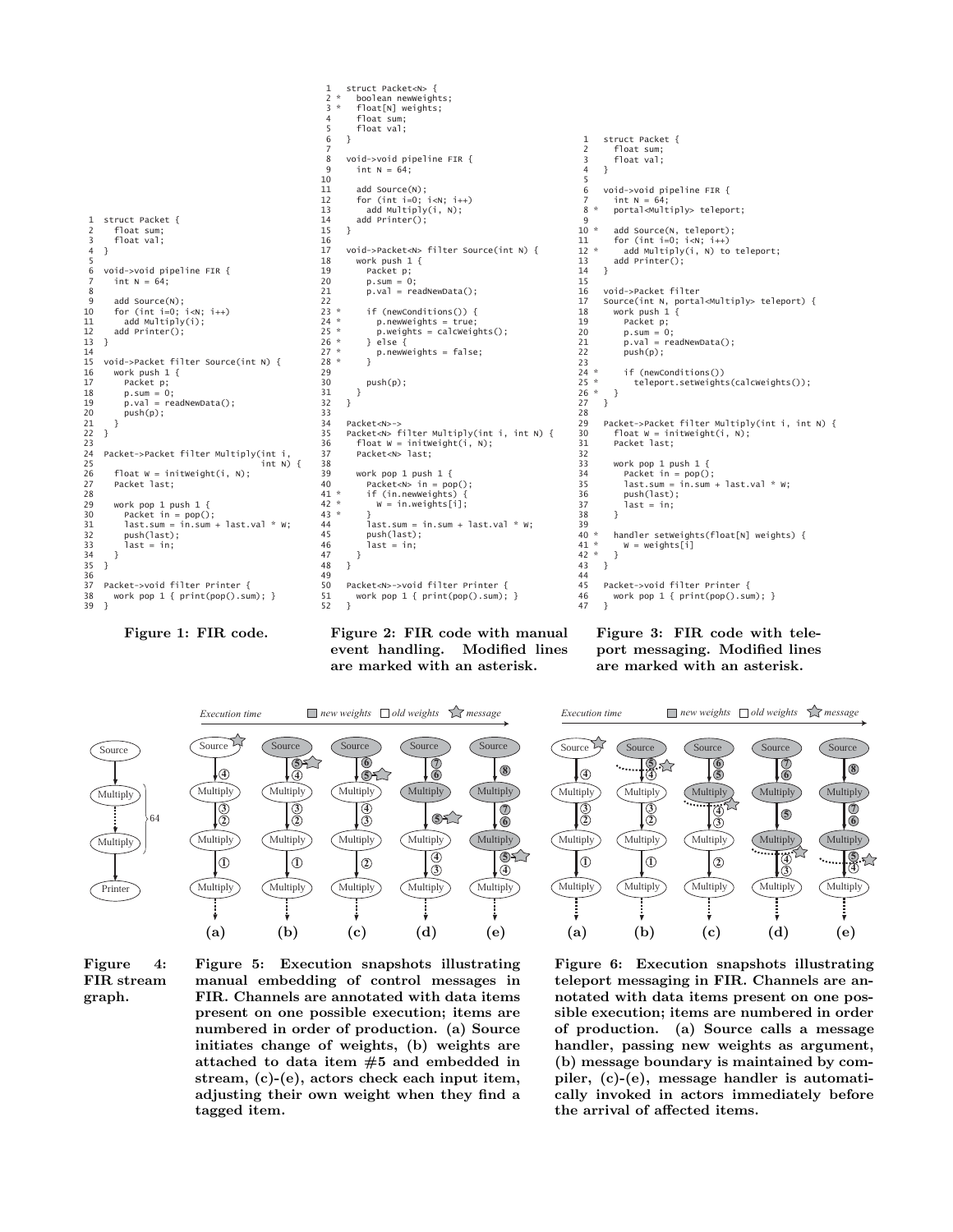signal processing applications, FIR filters represent sliding window computations in which a set of coefficients is convolved with the input data. This FIR implementation is very fine-grained; as depicted in Figure 4, the stream graph consists of a single pipeline with a Source, a Printer, and 64 Multiply stages—each of which contains a single coefficient (or *weight*) of the FIR filter. Each Multiply actor inputs a Packet consisting of an input item and a partial sum; the actor increments the sum by the product of a weight and the *previous* input to the actor. Delaying the inputs by one step ensures that each actor adds a different input to the sum. While we typically advocate a more coarse-grained implementation of FIR filters, this formulation is simple to parallelize (each actor is mapped to a separate processor) and provides a simple illustration of our analysis.

The problem addressed by this paper is as follows. Suppose that the actors in FIR are running in parallel and the Source detects that the weights should be adjusted (e.g., to suite the current operating conditions). Further, to guarantee stability, every output from the system must be obtained using either the old weights or the new ones, but not a mixture of the two. This constraint precludes updating all of the weights at the same instant, as the partial sums within the pipeline would retain evidence of the old weights. Rather, the weights must be changed one actor at a time, mirroring the flow of data through the pipeline. What is a simple and efficient way to implement this behavior?

One way to implement this functionality is by manually tagging each data item with a flag, indicating whether or not it marks the transition to a new set of weights. If it does, then the new set of weights is included with the item itself. While this strategy (shown in Figures 2 and 5) is functional, it complicates the Packet structure with two additional fields—a newWeights flag and a weights array—the latter of which is meaningful only when newWeights is true. This scheme muddles steady-state dataflow with event handling by checking the flag on every invocation of Multiply (line 41 of Figure 2). It is also very inefficient in StreamIt because arrays are passed by value; though it might be possible to compress each Packet when the weights field is unused, this would require an aggressive compiler analysis and would also jeopardize other optimizations by introducing an unanalyzable communication rate in the stream graph.

This paper proposes an alternate solution: teleport messaging. The idea behind teleport messaging is for the Source to change the weights via an asynchronous method call, where method invocations in the target actors are timed relative to the flow of data in the stream. As shown in Figure 3, the Multiply actor declares a message handler that adjusts its own weight (lines 40-42). The Source actor calls this handler through a *portal* (line 25), which provides a clean interface for messaging (see Section 4). As depicted in Figure 6, teleport messaging gives the same result as the manual version, but without corrupting the data structures or control flow used in the steady-state. It also exposes the true information flow, allowing the compiler to deliver the message in the most efficient way for a given architecture. Finally, teleport messaging offers powerful control over timing and latency beyond what is utilized in this example.

#### **2. STREAM DEPENDENCE FUNCTION**

This section defines a stream dependence function, SDEP, that describes how one actor depends on the execution of another actor in the stream graph. SDEP is meaningful only for pairs of actors that are connected by a directed path in the stream graph. We say that the *upstream* actor is at the start of the path, while the *downstream* actor is at the end. Dependences between parallel actors (e.g., parallel branches of a splitjoin) currently fall outside the scope of this model but could be addressed in future work (see Section 7).

An execution  $\phi$  of a dataflow graph is an ordered sequence of actor firings. Each firing represents the execution of a single phase of the actor. Let  $\phi[i]$  denote the *i*th actor appearing in execution  $\phi$ , and let  $|\phi \wedge A|$  denote the number of times that actor A appears in  $\phi$ . An execution is legal if the dataflow requirements are respected; that is, for all i, the sequential firing of actors  $\phi[0]$  through  $\phi[i-1]$  leaves enough items on the communication channels for  $\phi[i]$  to fire its next phase atomically. Let  $\Phi$  denote the set of legal executions. Note that while  $\Phi$  is an infinite set, each  $\phi \in \Phi$  is a finite sequence.

Informally,  $SDEP_{A\leftarrow B}(n)$  represents the minimum number of times that actor A must execute to make it possible for actor  $B$  to execute  $n$  times. This dependence is meaningful only if  $A$  is upstream of  $B$ ; otherwise, SDEP assumes a value of zero. Because the I/O rates of each actor are known at compile time, SDEP is a static mapping.

A formal definition of SDEP using the notations introduced above is as follows:

Definition 1. *(SDEP)*

$$
\text{SDEP}_{A \leftarrow B}(n) = \min_{\substack{\phi \in \Phi, \\ |\phi \land B| = n}} |\phi \land A|
$$

This equation reads: over all legal executions in which B fires n times,  $SDEP_{A\leftarrow B}(n)$  is the minimum number of times that  $A$  fires. Figure 7 illustrates an example of SDEP for the stream graph in Figure 8.

#### **3. CALCULATING SDEP**

It is straightforward to calculate  $SDEP_{A\leftarrow B}(n)$  via a finegrained simulation of the stream graph. Our approach is to construct an execution  $\phi$  that provides the minimum value of  $|\phi \wedge A|$  that is selected in Definition 1. We construct  $\phi$  by simulating the stream graph's execution of a "pull schedule" with respect to actor  $B$  (see Algorithm 1).

Intuitively, a pull schedule for  $X$  is one that executes other nodes as few times as possible for each firing of X. This is achieved by calculating the demand for data items on the input channels of  $X$ , and then propagating the demand back through the stream graph via pull scheduling of the actors connected to X. Pull scheduling results in a finegrained interleaving of actor firings. Some stream graphs admit multiple pull schedules, as actors might be connected to multiple inputs that can be scheduled in any order; however, the set of actor executions remains constant even as the order changes. The following theorem allows us to use a pull schedule to calculate the SDEP function.

THEOREM 1.

#### $SDEP_{A\leftarrow B}(n) = |$ **pullSchedule** $(B, n) \wedge A|$

PROOF. By construction, **pullSchedule** $(B, n)$  executes each node in the graph as few times as possible for  $B$  to fire  $n$  times. Thus, there is no execution containing  $n$  executions of B where A executes fewer times. The theorem follows from the definition of SDEP.  $\Box$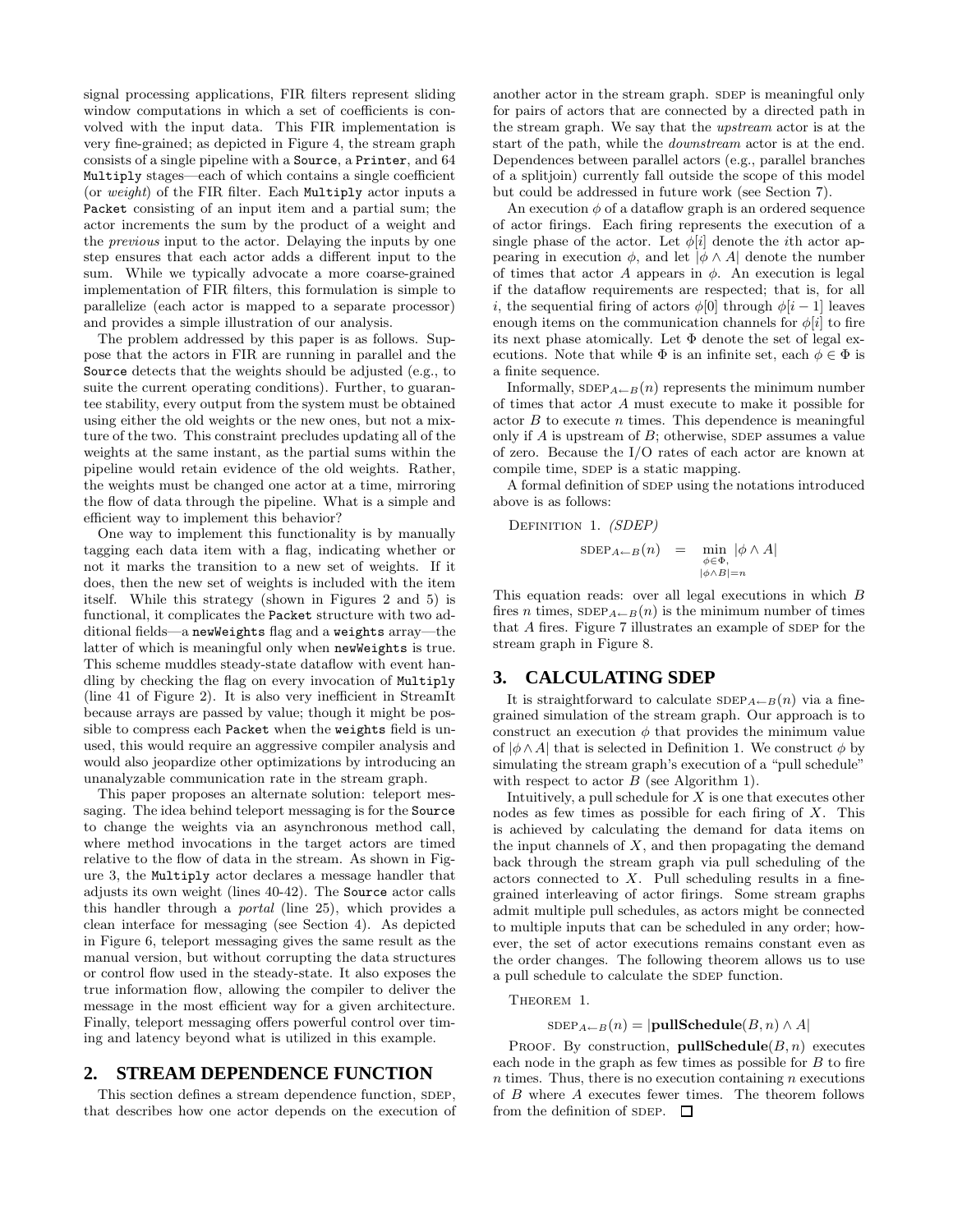

**Figure 7: Example** *SDEP* **calculation for stream graph in Figure 8. The stream graphs illustrate a steady state cycle of a "pull schedule"; execution proceeds from left to right, and channels are annotated with the number of items present. The second line lists the actors that fire in a pull schedule for** *E***. The third line counts the number of times that** *A* executes in the pull schedule, and the fourth line illustrates the computation of  $SDEP_{A\leftarrow E}(n)$ : the number of times **that** *A* executes before the *n*<sup>th</sup> execution of *E*. The last two lines illustrate the computation of  $SDEP_{B\leftarrow E}$ .



Some example SDEP calculations appear in Figure 7. The results are summarized in the following table.

| $\boldsymbol{n}$ | $SDEP_{A \leftarrow E}(n)$ | $SDEP_{B\leftarrow E}(n)$ |
|------------------|----------------------------|---------------------------|
|                  |                            |                           |
|                  |                            |                           |
|                  |                            |                           |
|                  |                            |                           |

Note that SDEP is non-linear due to mis-matching  $I/O$  rates in the stream graph. However, for longer execution traces, there is a pattern in the marginal growth of SDEP (i.e., in  $SDEF(n) - SDEF(n - 1)$ ; this quantity follows a cyclic pattern and has the same periodicity as the steady state of the stream graph. A steady state  $S \in \Phi$  is an execution that does not change the buffering in the channels—that is, the number of items on each channel after the execution is the same as it was before the execution. Calculating a steady state is well-understood [20]. The execution simulated in



**Figure 8: Example stream graph. Nodes are annotated with their I/O rates. For example, node C consumes 3 items and produces 2 items on each execution. Node A is a round-robin splitter that produces one item on its left channel during the first phase, and one item on its right channel during the second phase (similarly for Node E).**

Figure 7 is a steady state, meaning that additional entries of the pull schedule will repeat the pattern given in the figure. Thus, SDEP will also grow in the same pattern, and we can calculate  $SDEP_{A \leftarrow E}(n)$  for  $n > 4$  as follows<sup>1</sup>:

$$
SDEP_{A \leftarrow E}(n) = p(n) * |S \wedge A| +
$$
  
\n
$$
SDEP_{A \leftarrow E}(n - p(n) * |S \wedge E|)
$$
 (1)

$$
p(n) = \lfloor \frac{n}{|\mathcal{S} \wedge E|} \rfloor \tag{2}
$$

where  $S$  is a steady state and  $p(n)$  represents the number of steady states that  $E$  has completed by iteration  $n$ . The first term of Equation 1 gives the total number of times that A has fired in previous steady states, while the second term counts firings of A in the current steady state.

While Equation 1 works for actors  $A$  and  $E$ , it fails for certain corner cases in stream graphs. For example, for

<sup>&</sup>lt;sup>1</sup>Note that for any two actors *X* and *Y*,  $SDEF_{Y \leftarrow X}(0) = 0$ .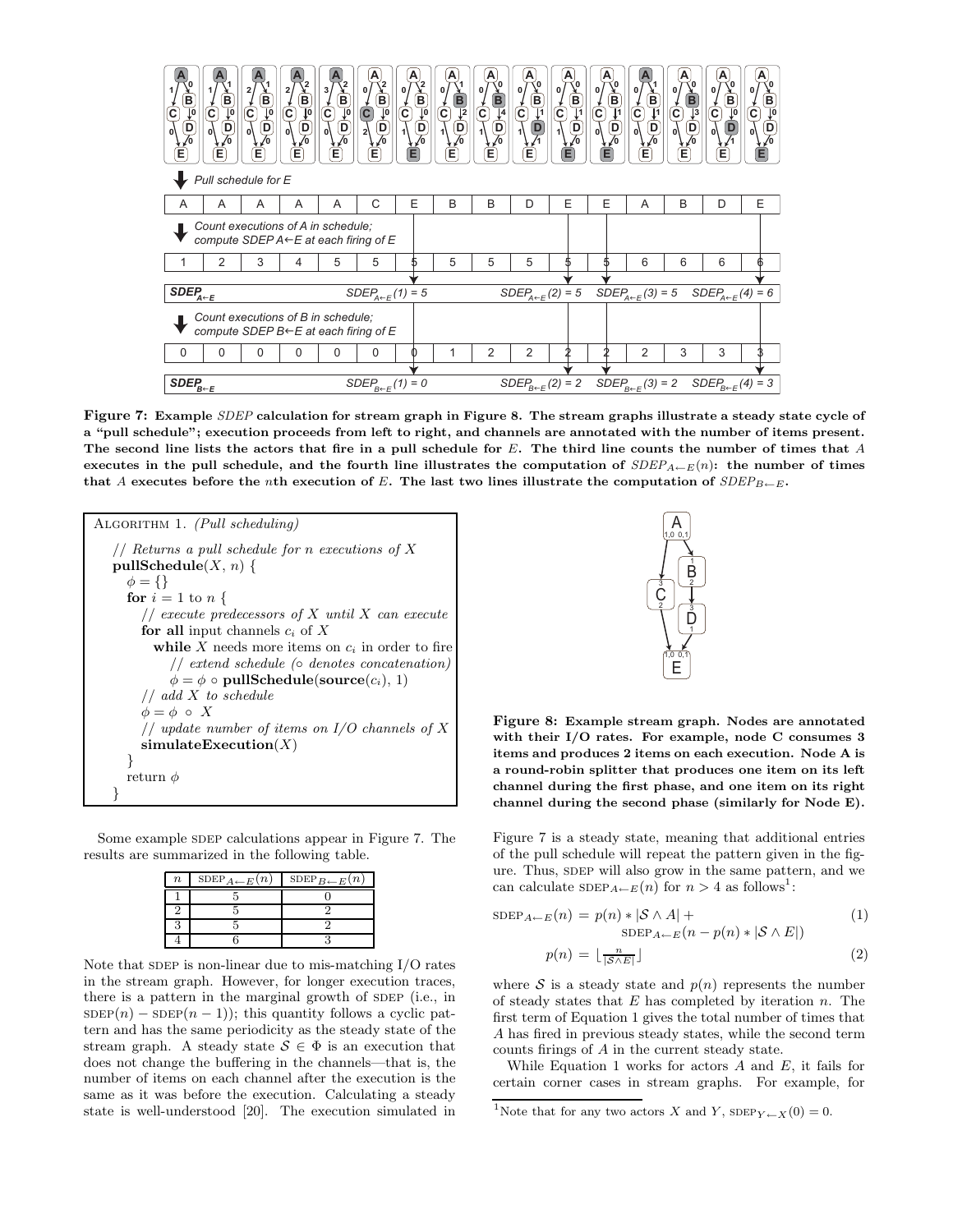$SDEP_{A\leftarrow C}(3)$  it detects exactly 3 steady state executions  $(p(3) = 3)$  and concludes that each requires 6 executions of A ( $|{\mathcal{S}} \wedge A| = 6$ ). However, as shown in Figure 7, the last firing of C requires only 5 executions of A. C is unusual in that it finishes its steady state before the upstream actor A.

To handle the general case, we simulate *two* executions of the steady state (rather than one) for the base case of SDEP:

the contract of the contract of the contract of the contract of the contract of the contract of the contract of

$$
SDEP_{Y \leftarrow X}(n) = \tag{3}
$$

$$
\begin{cases}\n|\mathbf{pullSchedule}(X, n) \wedge Y| & \text{if } n \leq 2 * |\mathcal{S} \wedge X| \\
q(n) * |\mathcal{S} \wedge Y| + \text{otherwise} \\
\text{SDEP}_{Y \leftarrow X}(n - q(n) * |\mathcal{S} \wedge X|)\n\end{cases}
$$

$$
q(n) = \lfloor \frac{n}{|\mathcal{S} \wedge X|} \rfloor - 1 \tag{4}
$$

This formulation increases the size of the base SDEP table by one steady state, and also sets  $q(n)$  to be one unit smaller than  $p(n)$ . The result is that the last complete steady state is counted as part of the "current" iteration rather than a "completed" iteration. For example, Equation 3 evaluates  $SDEP_{A\leftarrow C}(3)$  using  $q(3) = 2$ , yielding  $SDEP_{A\leftarrow C}(3) = 2 * 6 +$  $SDEP_{A \leftarrow C}$  $(3 - 2 \times 1) = 17$  as desired. Moreover, in complex cases<sup>2</sup>, the last steady state adds important context to the SDEP lookup for a given execution.

Thus, to calculate  $SDEPy \leftarrow X(n)$ , it is not necessary to simulate a pull schedule for  $n$  iterations of  $X$  as described in Algorithm 1. Instead, one can simulate  $2 * |S \wedge X|$  iterations as a pre-processing step and answer all future SDEP queries in constant time, using Equation 3. In addition, the pull schedule for  $X$  can be reused to calculate SDEP from  $X$  to any other actor (e.g.,  $SDEPy \nightharpoonup X$  in addition to  $SDEPy \nightharpoonup X$ ).

However, note that the pull schedule for X can *not* be used to calculate SDEP from any actor other than  $X$  (e.g.,  $SDEP_{W\leftarrow Y}$ ). The guarantee provided by **pullSchedule** $(X, n)$ is only with respect to the base actor  $X$ . For other pairs of actors in the graph, one actor might execute more than necessary for  $n$  executions of the other. For example, consider what happens if one calculates  $SDEP_{A\leftarrow B}$  using the schedule in Figure 7 (which is a pull schedule for  $E$ ). In the schedule, A executes 5 times before the first firing of B, so one would conclude that  $SDEP_{A\leftarrow B}(1) = 5$ . However, this is incorrect; since  $B$  could have fired after only 2 executions of  $A$ , the correct value is  $SDEP_{A\leftarrow B}(1) = 2$ . Thus, to calculate  $SDEP_{Y\leftarrow X}$ , it is essential to calculate **pullSchedule** $(X, |S \wedge X|)$ , that is, a steady state cycle of a pull schedule with respect to  $X$ .

It is also possible to calculate SDEP using a compositional approach. For example,  $SDEP_{A \leftarrow E}$  from Figure 7 can be expressed as follows:

$$
SDEP_{A \leftarrow E}(n) = \max \begin{cases} \text{SDEP}_{A \leftarrow B}(\text{SDEP}_{B \leftarrow E}(n)) \\ \text{SDEP}_{A \leftarrow C}(\text{SDEP}_{C \leftarrow E}(n)) \end{cases}
$$

That is, to determine the minimum number of times that  $A$  must execute to enable  $n$  executions of  $E,$  first calculate the minimum number of times each of A's successors in the stream graph must execute for  $n$  executions of  $E$ . Then A must execute enough to enable all of these children to complete the given number of executions, which translates to the max operation shown above. Our implementation exploits this compositional property to tabulate SDEP in a hierarchical manner, rather than simulating a pull schedule.

#### **4. TELEPORT MESSAGING**

Teleport messaging is a language construct that makes use of SDEP to achieve precise timing of control messages. It is included as part of the StreamIt language [25]. Teleport messaging represents out-of-band communication between two actors, distinct from the high-bandwidth dataflow in the stream graph. Messages are currently supported between any pair of actors with a meaningful SDEP relationship, i.e., wherever there is a directed path in the stream graph from one actor to the other. We say that a *downstream* message travels in the same direction as the steady-state data flow, whereas an *upstream* message travels against it.

*Syntax.* In order for actor A to send a message to actor B, the following steps need to be taken:

 $\bullet$  B declares a message handler that is invoked when a message arrives. For example:

```
handler increaseGain(float amount) {
  this.gain += amount;
}
```
Message handlers are akin to normal functions, except that they cannot access the input/output channels and they do not return values.

For another example, see line 40 of Figure 3.

• A parent stream containing  $A$  and  $B$  declares a variable of type portal $\langle T_B \rangle$  that can forward messages to one or more actors of type  $T_B$ . The parent adds B to the portal and passes the portal to A during initialization.

For example, see lines 8, 10 and 12 of Figure 3.

• To send a message, A invokes the handler method on the portal from within its steady-state work function. The handler invocation includes a range of latencies [min:max] specifying when the message should be delivered; if no latency is specified, then a default latency of [0:0] is used. The following illustrates an example.

```
work pop 1 {
  float val = pop();
  if (val < THRESHOLD) {
    portalToB.increaseGain(0.1) [2:3];
  }
}
```
This code sends an increaseGain message to portalToB with minimum latency 2 and maximum latency 3.

For another example, see line 25 of Figure 3.

*Informal Semantics.* The most interesting aspect of teleport messaging is the semantics for the message latency. Because there are many legal orderings of actor executions, there does not exist a notion of "global time" in a stream graph. The only common frame of reference between concurrently executing actors is the series of data items that is passed between them.

Intuitively, the message semantics can be thought of in terms of attaching tags to data items. If A sends a message to downstream actor  $B$  with a latency  $k$ , then this could be

<sup>2</sup>For example, if within each steady state, the first firing of *X* does not depend on the first firing of *Y* , and the last firing of *X* does not depend on the last firing of *Y* .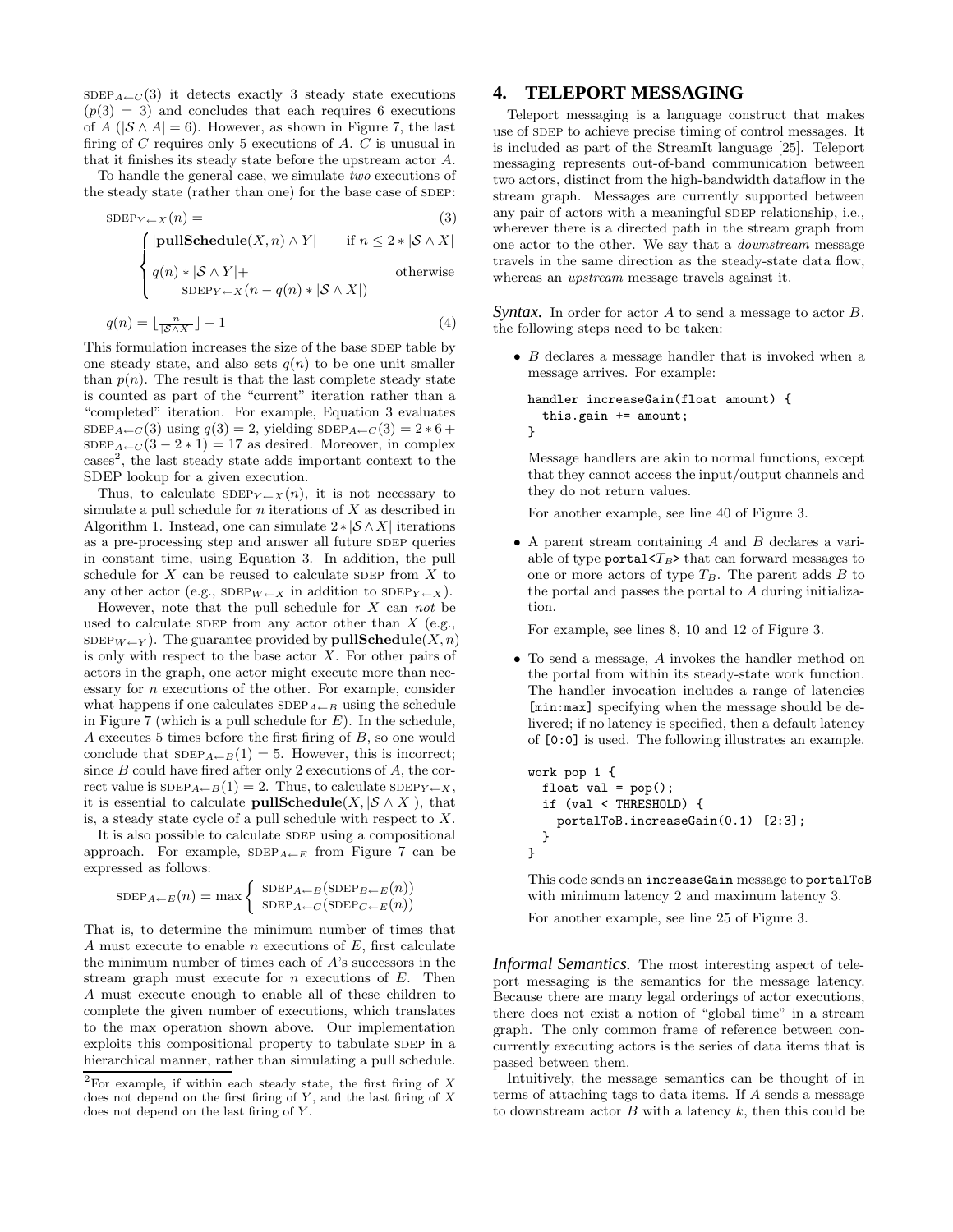implemented by tagging the items that  $A$  outputs  $k$  iterations later. These tags propagate through the stream graph; whenever an actor inputs an item that is tagged, all of its subsequent outputs are tagged. Then, the message handler of B is invoked immediately before the first invocation of B that inputs a tagged item. In this sense, the message has the semantics of traveling "with the data" through the stream graph, even though it is not necessarily implemented this way.

The intuition for upstream messages is similar. Consider that  $B$  is sending a message with latency  $k$  to upstream actor A in the stream graph. This means that A will receive the message immediately after its last invocation that produces an item affecting the output of  $B$ 's  $k$ th firing, counting the current firing as 0. As before, we can also think of this in terms of A tagging items and B observing the tags. In this case, the latency constraint says that  $B$  must input a tagged item before it finishes  $k$  additional executions. The message is delivered immediately after the latest firing in A during which tagging could start without violating this constraint.

*Formal Semantics.* The space function captures the data dependences in the graph and provides a natural means of defining a rendezvous point between two actors. The following definition leverages SDEP to give a precise meaning to message timing.

Definition 2. *(Message delivery) Consider that* S *sends a message to receiver* R *with latency range* [k<sup>1</sup> : k2] *and that the message is sent during the* n*th execution of* S*. There are two cases*<sup>3</sup>*:*

*1. If* R *is downstream of* S*, then the message handler must be invoked in* R *immediately before its* m*th execution, where* m *is constrained as follows:*

$$
n + k_1 \leq \text{SDEP}_{S \leftarrow R}(m) \leq n + k_2
$$

*2. If* R *is upstream of* S*, then the message handler must be invoked in* R *immediately after its* m*th execution, where* m *is constrained as follows:*

$$
SDEP_{R\leftarrow S}(n+k_1) \le m \le SDEP_{R\leftarrow S}(n+k_2)
$$

For example, consider the FIR code in Figure 3. On line 25, the Source sends a message to the Multiply actors with zero latency  $(k_1 = k_2 = 0)$ . Consider that, as illustrated in Figure 6, a message is sent during the fifth execution of Source  $(n = 5)$ . Because each Multiply is downstream of Source, the following equation constrains the iteration  $m$  at which the message should be delivered to a given Multiply:

$$
n + k_1 \leq \text{SDEP}_{Source \leftarrow Multiply}(m) \leq n + k_2
$$

$$
5 \leq \text{SDEP}_{Source \leftarrow Multiply}(m) \leq 5
$$

$$
5 \leq m \leq 5
$$

$$
m = 5
$$

To calculate  $\text{SDEP}_{Source \leftarrow Multiple}$ , observe that Source produces one item per iteration, while each Multiply produces one item and consumes one item. Thus, the Source must fire  $m$  times before any given Multiply can execute  $m$  times, and  $SDEP_{Source \leftarrow Multiply}(m) = m$ . Substituting into the above

|                                         | Latency $< 0$                                                 | Latency $\geq 0$                                              |
|-----------------------------------------|---------------------------------------------------------------|---------------------------------------------------------------|
| <b>Message</b><br>travels<br>upstream   | illegal                                                       | buffering and latency<br>in schedule must<br>not be too large |
| <b>Message</b><br>travels<br>downstream | buffering and latency<br>in schedule must<br>not be too small | no constraint                                                 |

**Figure 9: Scheduling constraints imposed by messages.**

equation yields  $m = 5$ . That is, the message is delivered to each Multiply immediately before its fifth execution. This is illustrated in Figures  $6(c)$  and  $6(d)$  for the first and second Multiply in the pipeline, respectively. The message arrives immediately before the fifth data item (which corresponds to the fifth execution).

*Constraints on the Schedule.* It is important to recognize that messaging can place constraints on the execution schedule. The different categories of constraints are illustrated in Figure 9. A negative-latency downstream message has the effect of synchronizing the arrival of the message with some data that was previously output by the sender (e.g., for the checksum example mentioned in the introduction). The latency requires the downstream receiver not to execute too far ahead (i.e., too close to the sender), or else it might process the data before the message arrives. This translates to a constraint on the minimum allowable latency between the sender and receiver actors in the schedule for the program. Intuitively, it also constrains the buffering of data: the data buffers must not grow too small, as otherwise the receiver would be too far ahead.

Similarly, a non-negative-latency upstream message places a constraint on the maximum allowable latency between the sender and receiver. This time the upstream actor must be throttled so that it does not get too far ahead before the message arrives. Intuitively, the amount of data buffered between the actors must not grow too large.

For upstream messages with negative latency, there always exist iterations of the sender during which any messages sent are impossible to deliver. Consider an iteration of the sender that is the first to depend on data propagating from the nth execution of the receiver. A negative-latency message would be delivered immediately after a *previous* iteration of the receiver, but since iteration  $n$  has already fired, the message is impossible to deliver. Conversely, a downstream message with positive or zero latency imposes no constraint on the schedule, as the sender has not yet produced the data that is synchronized with the message.

*Unsatisfiable Constraints.* Messaging constraints can be unsatisfiable—that is, assuming a message is sent on every iteration of the sender's work function, there does not exist a schedule that delivers all of the messages within the desired latency range. Such constraints should result in a compiletime error.

Figure 10 illustrates an example of unsatisfiable constraints. Though each messaging constraint is feasible in isolation, the set of constraints together is unsatisfiable. The unsatisfiability is caused by conflicting demands on the buffering between B and C. The message from B to C constrains this buffer to contain at least 10 items, while the message from D

 $^3{\rm In}$  a feedback path, both cases might apply. In this event, we assume the message is being sent upstream.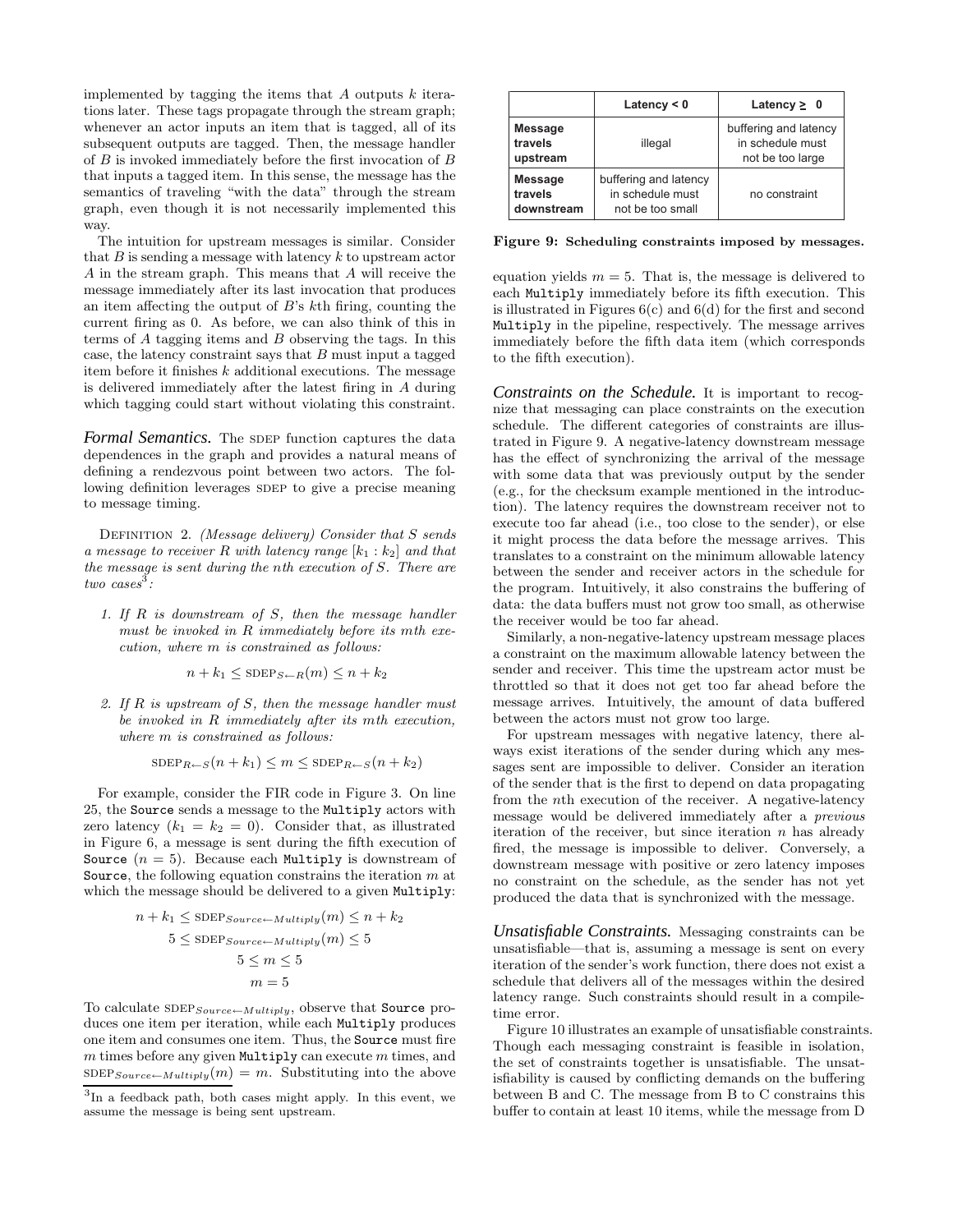

**Figure 10: Example of unsatisfiable message constraints. Each node is annotated with its input and output rate. Messages are shown by dotted arrows, drawn from sender to receiver with a given latency. The constraints are satisfiable in isolation, but unsatisfiable in combination.**



**Figure 11: Stream graph of frequency hopping radio with teleport messaging. A portal delivers point-to-point latency-constrained messages from the detectors to the RFtoIF stage.**

to A constrains it to be empty. We say that these two constraints *overlap* because the paths from sender to receiver intersect a common actor in the stream graph.

*Finding a Schedule.* In the presence of overlapping constraints, we leave to future work the problem of finding a legal execution schedule (if one exists). Because overlapping constraints can be detected statically, a given compiler may choose to prohibit overlapping constraints altogether.

For the case of non-overlapping constraints, a simple modification to pull scheduling will always result in a legal schedule (if one exists). First, note that a pull schedule always satisfies constraints imposed by upstream messages; because upstream (receiving) actors execute as little as possible per execution of the downstream (sending) actor, a message can be forwarded to the receiver immediately after sending. The receiver can then store the message and process it at the appropriate iteration. For downstream messages, the pull scheduler is modified to always execute one iteration of the upstream (sending) actor before any execution of the downstream (receiving) actor that would exceed the latency range. If the upstream actor needs more inputs to

```
 1 float->float filter RFtoIF(int N, float START_FREQ) {
       2 float[N] weights;<br>3 int size. count:
               int size, count;
       \frac{4}{5}init { setFrequency(START_FREQ); }
        6
               7 work pop 1 push 1 {
      8 push(pop() * weights[count++]);<br>9 count = count % size;
              \frac{1}{3} count = count % size;
     10 \,\begin{array}{c} 11 \\ 12 \end{array}12 handler setFrequency(float freq) {<br>13 count = 0;
     13 count = 0;<br>14 size = (i)size = (int) (N * STATE_FREQ / freq);15 for (int i = 0; i < size; i++)<br>16 weights[i] = sin(i * pi / si
              weights[i] = sin(i * pi / size);\begin{array}{cc} 17 \\ 18 \end{array} 18 }
     19<br>20<br>21
           float->float splitjoin CheckFreqHop(int N,
     21 float START_FREQ,<br>22 portal<RFtoIF> po
     22 portal<RFtoIF> port) {<br>
23 split roundrobin(N/4-2 1 1 N/2 1 1 N/4-2) ·
               split roundrobin(N/4-2, 1, 1, N/2, 1, 1, N/4-2);
 24 for (int i=1; i<=7; i++) {
 25 if (i==1 || i==4 || i==7) {
     26 add Identity<float>;<br>27 } else {
     27 } else {<br>28 add fl
     28 add float->float filter { // detector filter<br>29 work pop 1 push 1 {
     29 work pop 1 push 1<br>30 \frac{1}{2} \frac{1}{2} \frac{1}{2} \frac{1}{2} \frac{1}{2} \frac{1}{2} \frac{1}{2} \frac{1}{2} \frac{1}{2} \frac{1}{2} \frac{1}{2} \frac{1}{2} \frac{1}{2} \frac{1}{2} \frac{1}{2} \frac{1}{2} \frac{1}{2} \frac{1}{2} \frac{1}{2} \frac{130 float val = pop();<br>31 push(val):
     31 push(val);<br>32 if (val >
     32 if (val > Constants.HOP_THRESHOLD)<br>33 port.setFrequency(START_FREQ +<br>34 | i/7*Constants.
                              port.setFrequency(START_FREQ +
                                                           34 i/7*Constants.BANDWIDTH) [6:6];
     \begin{array}{ccc} 35 & & & \end{array}<br>36 }
      36 }
      37 }
     38<br>39
           join roundrobin(N/4-2, 1, 1, N/2, 1, 1, N/4-2);
      40 }
      41
     42 void->void pipeline FreqHoppingRadio {<br>43 int N = 256:
 43 int N = 256;
 44 float START_FREQ = 2402000000;
      45 portal <RFtoIF> port;
      46
     47 add AtoD(N);<br>48 add RFtoIF(N
     48 add RFtoIF(N, START_FREQ) to port;<br>49 add FFT(N):
     49 add FFT(N);<br>50 add Magnitu
     50 add Magnitude();<br>51 add CheckFreqHop
               add CheckFreqHop(N, START_FREQ, port);
      52 add Output()
      53 }
```
**Figure 12: Frequency hopping radio with teleport messaging. Arrows depict the path of messages from the sender to the receiver, via a portal declared in the toplevel stream.**

fire, then they can always be generated by actors that are further upstream (via a recursive call to the pull scheduling algorithm).

As described in Section 5.2, our compiler uses a simple implementation of messaging in which each sender or receiver executes in its own thread and waits for possible messages at appropriate iterations. This approach does not depend on producing a serial ordering of the actors at compile time.

# **5. CASE STUDY**

To illustrate the pros and cons of teleport messaging, we implemented a spread-spectrum frequency hopping radio frontend [12] as shown in Figure 11. A frequency hopping radio is one in which the receiver switches between a set of known frequencies whenever it detects certain tones from the transmitter. The frequency hopping is a good match for control messages because the hopping interval is dynamic (based on data in the stream); it spans a large section of the stream graph (there is a Fast Fourier Transform (FFT) with 15 child actors, not shown, between the demodulator and the hop detector); and it requires precise message delivery. The delivery must be precise both to meet real-time require-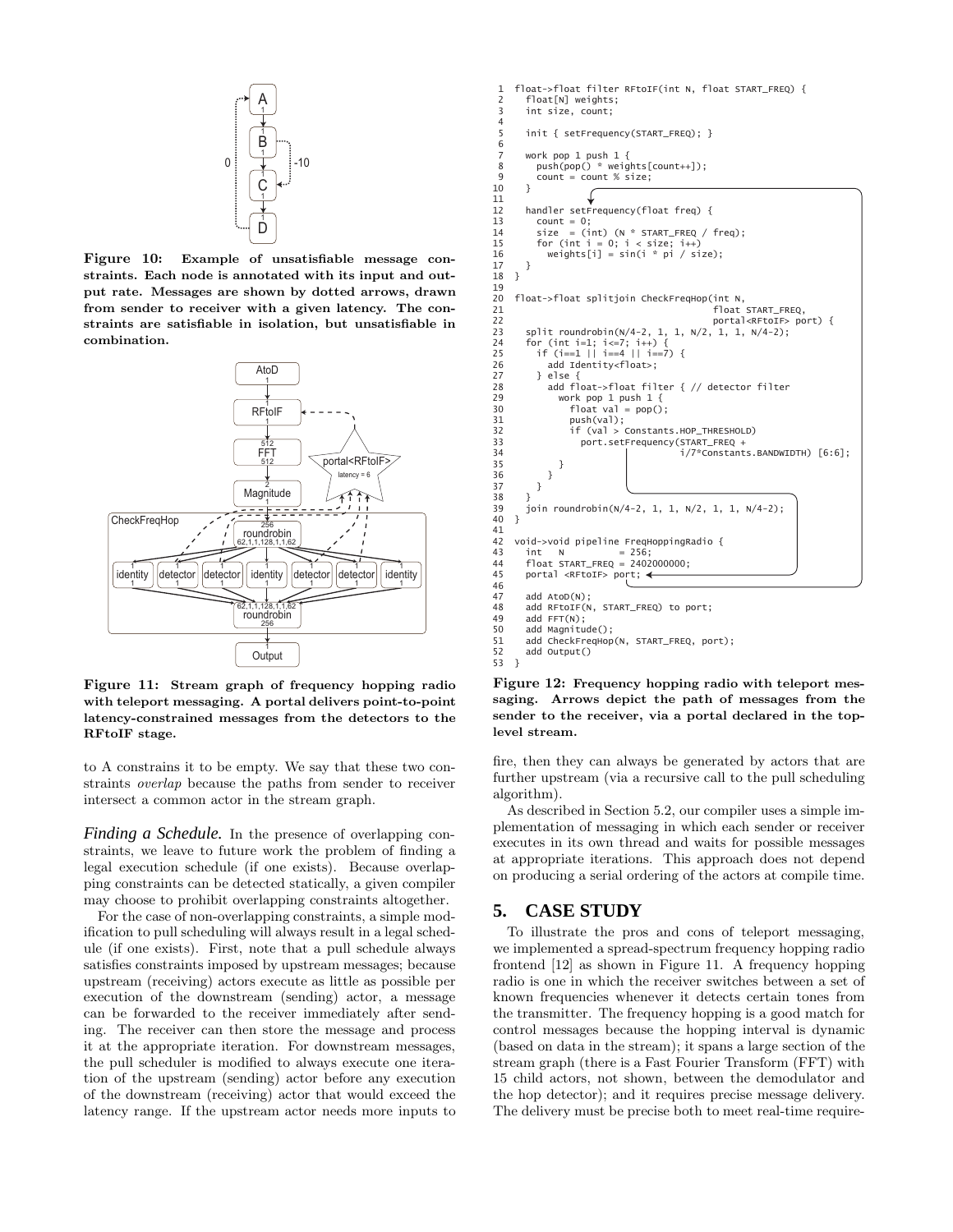

**Figure 13: Stream graph of frequency hopping radio with control messages implemented manually. A feedback loop connects the detectors with the RFtoIF stage, and an item is sent on every invocation to indicate whether or not a message is present. The latency and periodicity of message delivery are governed by the data rates and the number of items on the feedback path.**

ments (as the transmitter will leave the current frequency soon), and to ensure that the message falls at a logical frame boundary; if the frequency change is out of sync with the FFT, then the FFT will muddle the spectrum of the old and new frequency bands.

A StreamIt version of the radio frontend with teleport messaging appears in Figure 12. The FreqHoppingRadio pipeline creates a portal and adds the RFtoIF actor as a receiver (lines 45 and 48 respectively). The portal is passed to the CheckFreqHop stage, where four parallel detectors send messages into the portal if they detect a hop in the frequency they are monitoring (lines 32-35). The messages are sent with a latency of 6 to ensure a timely transition. To make sense of the latency, note that  $SDEP_{RF toIF \leftarrow D}(n) =$  $512 * n$  for each of the detector actors D. This comes about because the FFT stage consumes and produces  $512$  items<sup>4</sup>; each detector fires once per set of outputs from the FFT, but RFtoIF fires 512 times to fill the FFT input. Because of this SDEP relationship, messages sent from the detectors to RFtoIF are guaranteed to arrive only at iterations that are a multiple of 512. This satisfies the design criterion that a given FFT stage will not operate on data that were demodulated at two separate frequencies.

Another version of the frequency hopping radio appears in Figures 13 and 14. This version is functionally equivalent to the first, except that the control messages are implemented manually by embedding them in the data stream and in-

```
 1 float->float filter RFtoIF(int N, float START_FREQ) {
               float[N] weights;
       3 int size, count;
      \frac{4}{5} 5 init { setFrequency(START_FREQ); }
      6<br>7
      7 * work pop 3*N push 2*N {<br>8 * // manual loop to 2*N.
      8 * // manual loop to 2*N. Factor of N because messages<br>9 * // for given time slice come in groups of N: factor
     9 * // for given time slice come in groups of N; factor 10 * // of 2 for data-rate conversion of Magnitude filter
     10 * \frac{1}{2} of 2 for data-rate conversion of Magnitude filter<br>11 * for (int i=0; i<2*N; i++) {
 11 * for (int i=0; i<2*N; i++) {
 12 * push(pop() * weights[count++]);
     13 * count = count % size;
     \frac{14}{15}// manually check for messages;
 16 * // special value of 0 encodes no message
 17 * for (int i=0; i<N; i++) {
     18 * float freqHop = pop();<br>19 * if (freqHop!=0)
     19 * if (freqHop!=0)<br>20 * setFrequency(
           * setFrequency(freqHop);<br>* }
     21 * 22 * 322
     \frac{23}{24}24 handler setFrequency(float freq) {<br>25 count = 0:
 25 count = 0;
 26 size = (int) (N * START_FREQ / freq);
 27 for (int i = 0; i < size; i++)
     27 for (int i = 0; i < size; i++)<br>
28 weights[i] = sin(i * pi / size);<br>
29 }
     \begin{matrix} 29 \\ 30 \end{matrix}\frac{20}{30} 31
      32 float->float splitjoin CheckFreqHop(int N,
     33<br>33 float START_FREQ) {<br>34 split roundrobin(N/4-2, 1, 1, N/2, 1, 1, N/4-2):
     34 split roundrobin(N/4-2, 1, 1, N/2, 1, 1, N/4-2);<br>35 for (int i=1: i <= 7: i++) {
 35 for (int i=1; i<=7; i++) {
 36 if (i==1 || i==4 || i==7) {
     37 add float->float filter {<br>38 * work non 1 nush 2 {
                       work pop 1 push 2 {
     39 push(pop());<br>40 * push(0);
                           push(0);\begin{array}{ccc} 41 & & & \frac{1}{2} \\ 42 & & & \frac{1}{2} \end{array}42 \\
 43 43 } else {
           add float->float filter { // detector filter<br>* work non 1 nush 2 {
 45 * work pop 1 push 2 {
 46 float val = pop();
     47 push(val);<br>48 * if (val >
                           if (val > Constants.HOP_THRESHOLD) {
     49 * push(START_FREQ + i/7*Constants.BANDWIDTH);<br>50 * } else {
     50 * } else<br>51 * } mush()
                              push(0):
     \begin{matrix} 52 & * & * \\ 53 & * & * \end{matrix} 53 }
 54 }
 55 }
      56 }
            \frac{3}{5} join roundrobin(2*(N/4-2), 2, 2, 2*(N/2), 2, 2, 2*(N/4-2));
      58 }
     59<br>60
     60 void->void pipeline FreqHoppingRadio {<br>61 int N = 256;
               int N = 256;<br>float START_FREQ = 2402000000;
     62 float START FREQ
      63
               add AtoD(N);
      65 * add float->float feedbackloop {
     66 * // adjust joiner rates to match data rates in loop<br>67 * ioin roundrobin(2*N.N):
                   .<br>join roundrobin(2*N,N);
 68 * body pipeline {
 69 * add RFtoIF(N, START_FREQ);
     70 \times add FFT(N);<br>71 \times add Magnitu
     71 * add Magnitude();<br>72 * add CheckFreqHop
                     add CheckFreqHop(N, START_FREQ);
     \frac{73}{74}74 * split roundrobin();<br>75 * // number of items
     75 * // number of items on loop path = latency * N<br>76 * for (int i=0; i<6*N; i++)
     76 * for (int i=0; i<6*N; i++)<br>77 * enqueue(0):
               \frac{1}{3} enqueue(0);
     \frac{78}{79}\frac{1}{3} add Output()
     80
```
**Figure 14: Frequency hopping radio with manual feedback loop for event handling. Lines that differ from Figure 12 are marked with an asterisk.**

 $^4\mathrm{Though}$  the FFT is 256-way, the real and imaginary parts are interleaved on the tape, leading to an I/O rate of 512.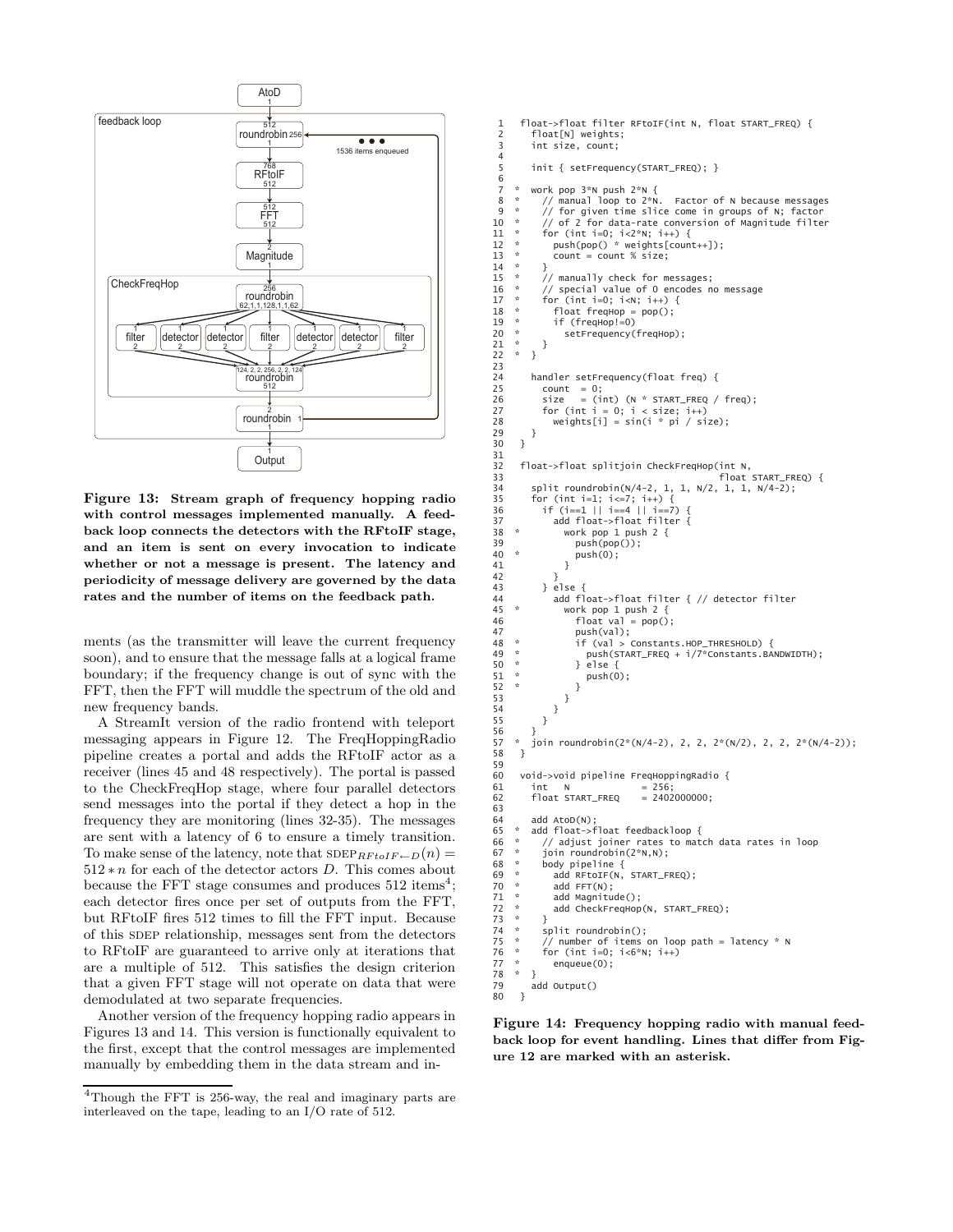troducing a feedback loop. Because the number of items transfered around the loop must be constant from one iteration to the next, a data item is sent whether or not there is a message as part of the algorithm. The RFtoIF filter checks the values from the loop on every iteration; if the value is non-zero, it is treated as a message (the new frequency), while a value of zero is ignored (no message). The I/O rate of the RFtoIF filter has been scaled up to ensure that the messaging information is received at intervals of 512 iterations (as in the version with portals). To achieve the desired messaging latency of 6 frames,  $6 * 256 = 1536$ items are enqueued on the feedback path prior to execution.

# **5.1 Discussion**

Teleport messaging offers several benefits compared to a manual implementation of equivalent functionality. While embedding messages in the data stream is equally precise, it involves several tedious and error-prone changes, not only to the stream graph but also to the steady-state execution code within the actors. In particular, the manual derivation of the loop delay, adjustment of the actor I/O rates, and implicit interleaving of data items with control messages has a negative impact on the readability and maintainability of the code. Teleport messaging provides the same level of precision, but with the simplicity of a method call.

Teleport messaging also has advantages from a compiler standpoint. By separating the data-intensive code from the control-oriented code, the common case of steady-state execution is not sacrificed for the uncommon case of message processing. There are no "dummy items" serving as placeholders in the static-rate channels. In addition, by exposing the message latency as part of the language, the compiler can infer the true dependences between actor firings and reorder the execution so long as the message constraints are respected. The actual message delivery can be implemented in the most efficient way for a given architecture.

A final benefit of teleport messaging is the clean interface provided by the portals. Since a portal can have multiple receivers, it is straightforward to send a message that is delivered synchronously to two actors in parallel streams. For example, consider a vocoder (an encoder for voice signals) that is separately manipulating the magnitude and phase components of a signal. If something triggers an adjustment to the speech transformation (e.g., the speaker requests a change of pitch) then the mask needs to be updated at the same time relative to data in both parallel streams. A portal that contains both components seamlessly provides this functionality. Finally, portals are useful as an external programming interface; an application can export a portal based on an interface type without exposing the underlying actor implementation.

One aspect of teleport messaging might be considered unusual: the granularity of message delivery can be affected by changes in granularity elsewhere in the stream graph. This is evident in the frequency hopping radio, as the I/O rate of 512 on the FFT implies that the RFToIF stage will receive messages from CheckFreqHop at most once every 512 iterations. (If the FFT were coarsened to 1024-way, the granularity of messages in RFToIF would increase accordingly.) In this case the behavior is desirable, as messages should not interrupt frame boundaries. It seems that in many cases, the I/O rates are meaningful aspects of the program and their influence on message granularity is appropriate. Nonetheless, this non-local influence might come as a surprise to programmers. If the FFT granularity is scaled up for a different reason (e.g., caching behavior), the effects on message granularity might be unwanted.

This suggests that it might be worthwhile, in future work, to investigate additional mechanisms for programmers to specify the messaging contract independently of the declared I/O rates. For example, a parent stream could override the  $I/O$  rates of a child for the sake of a given SDEP calculation. The scheduler would deliver messages according to the parent's expectation of SDEP, or report an error if such delivery is incompatible with the actual I/O rates.

#### **5.2 Experimental Evaluation**

We have implemented teleport messaging in the StreamIt compiler infrastructure [10], with a backend that targets a cluster of workstations. A StreamIt program is compiled to a set of parallel threads; if two threads are allocated to different machines, they communicate via dedicated TCP/IP connections. Messages are supported via auxiliary communication channels that transmit two kinds of signals from senders to receivers: 1) the contents of a control message, or 2) a *credit* that indicates the receiver can execute some number of iterations before checking for a message again.

Each actor alternates between normal execution and checking for the exchange of credits. This serves to throttle the message receiver in accordance with the constraints (Section 4), as an actor will block waiting for credits until the sender has reached a given point in its execution. The compiler calculates the SDEP information and schedules the exchange of credits to make sure that the timing constraints are respected. When a message is sent, it is tagged with the iteration number during which the receiver should process it; this is also calculated using SDEP in the compiler.

We chose a cluster-based evaluation for two reasons. First, many streaming applications run on the server side (e.g., cell phone base stations, radar processing, HDTV editing) and require large computational resources. Second, clusters provide a simple abstraction for distributed and parallel computing—multiple program counters, and distributed memories—which is at the heart of emerging multi-core architectures for embedded, desktop, and server computing.

The teleport implementation of the frequency hopping radio was compiled into 29 threads whereas the alternate version using a feedback loop results in 33 threads. Each thread corresponds to a single actor (there are more threads than appear in Figures 11 and 13 because the FFT stage is a pipeline composed of several actors). The thread mapping is done using a dynamic programming algorithm that aims to reduce the overall bottleneck, thereby maximizing throughput (outputs per unit time). Threads are assigned to one of sixteen 750Mhz Pentium III workstations, each with a 256Kb cache. The machines are interconnected using a fully switched 100Mb network.

Figure 15 shows the measured throughput  $(y\text{-axis})$  for various cluster sizes. Note that due to the limited parallelism in the two implementations of the frequency hopper, cluster configurations with more than five workstations lead to negligible performance gains. From the data, we can observe that teleport messaging achieves a maximal throughput that is 49% better than its counterpart. We attribute this speedup primarily to reduced communication overhead. A detailed analysis of the results indicates that teleport mes-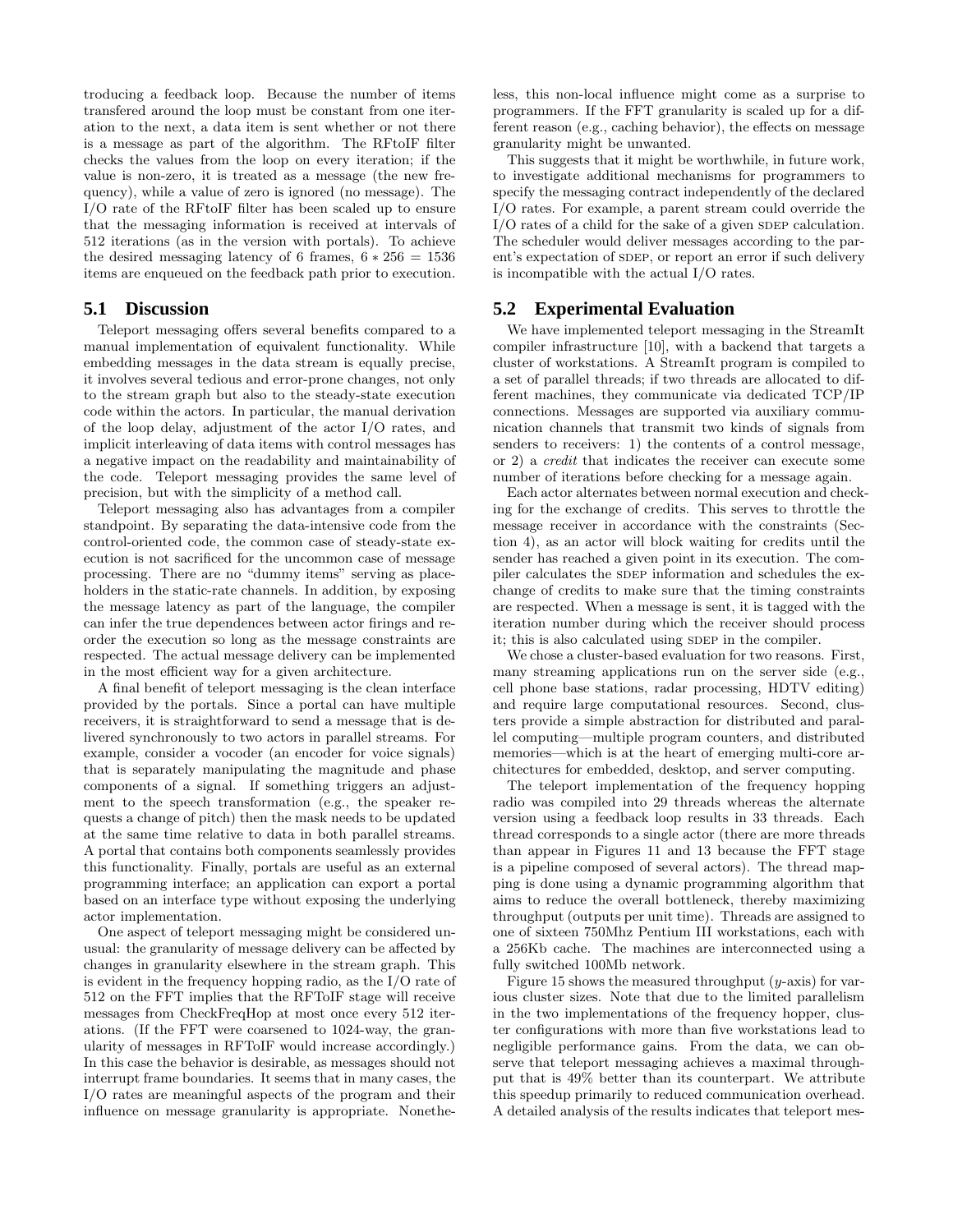

**Figure 15: Throughput as a function of the number of workstations in the cluster.**

saging reduces the number of items communicated by 35%. While the feedback loop version sends a message placeholder on every iteration, teleport messaging uses credits to allow the receiver to execute several iterations at a time without checking for messages. The amount of communications savings is dictated by the message latency, as larger latencies allow for a less frequent exchange of credits.

#### **6. RELATED WORK**

The work most closely related to ours comes from the fields of heterogeneous modeling, program slicing, and domainspecific languages.

The models of computation in our system are closely related to those explored in the Ptolemy project for heterogeneous design [19]. As part of this effort, Lee et al. have established the Synchronous Dataflow (SDF) paradigm [20] and have developed hybrid models that incorporate Dynamic Dataflow (DDF, in which the I/O rates of actors are fully dynamic). Boolean Dataflow (BDF) [11] is a compromise between these two extremes; it computes a parameterized schedule of the graph at compile time, and substitutes runtime conditions to decide which paths are taken. The performance is nearly that of SDF while keeping some flexibility of DDF.

Teleport messaging shares the motivation of BDF, but is different in its approach. We believe that control messages represent a distinct and well-behaved class of dynamic communication in which a parameter is "pushed" into the receiving actor in an asynchronous way. Because the message handlers do not access the I/O channels of the receiving actor, their irregular invocations do not interfere with a given static schedule. Instead, the schedule is constrained only by the latency of control messages; if a message does not show up in the allotted window, then the receiving actor can go ahead with its high-bandwidth schedule. This is the distinction in the computational model. In addition, the static/dynamic integration offered by our system is integrated with language features that support the model.

Program slicing identifies the set of statements in a program that a given statement might depend on. There is a rich history of work in program slicing; see Tip [26] for a comprehensive review. Many program slicing techniques rely on the Program Dependence Graph as described by Horwitz et al. [13]. Program slicing has been applied for debugging, testing, and program analysis. In many respects, speep analysis can be thought of as a slicing technique for Synchronous Dataflow graphs. Because the input domain is restricted (in particular, because of the absence of control flow and recursion), the SDEP calculation can make stronger guarantees than slicing analyses for general procedural languages; SDEP is decidable, exact, and admits a compact representation in terms of the steady state schedule.

Pugh and Rosser present an iteration-based slicing algorithm [22] to identify the dynamic instances of statements (in terms of their loop iteration) that effect a given value. This bears some similarity to stream dependence analysis, as  $\text{SDEP}_{A\leftarrow B}(n)$  represents the last iteration of actor A that affected the *n*th iteration of actor  $B$ . However, [22] focuses on the problem of computing the transitive closure of dependences in loops, in which some iterations do not depend on others. We are not interested in this question, as we assume that all actor invocations depend on their previous invocations; SDEP addresses the question of finding only the most recent invocation that is relevant. Moreover, our motivation differs from the slicing community, as we apply SDEP to enrich the semantics of language features. To the best of our knowledge, slicing has not been applied in this way before.

There are many domain-specific stream languages in addition to StreamIt. Streams have a long history in the programming languages community, with influences from dataflow, CSP, synchronous and functional languages; see Stephens [24] for a review. Languages of recent interest include Brook [4], Cg [21], StreamC/KernelC [16], Spidle [5], Occam [14], Sisal [9], and Parallel Haskell [1]. The principle differences between StreamIt and these languages are (i) StreamIt adopts the SDF model of computation, which narrows the application class but enables powerful optimizations,  $(ii)$  StreamIt's support for a "peek" construct that inspects an item without consuming it from the channel,  $(iii)$ the single-input, single-output hierarchical structure that StreamIt imposes on the stream graph, and  $(iv)$  teleport messaging as described in this paper.

#### **7. CONCLUSIONS AND FUTURE WORK**

This paper makes two contributions. First, it introduces teleport messaging: a powerful language construct enabling precise message delivery between nodes of a distributed stream program. In comparison with other methods to implement messaging functionality in a Synchronous Dataflow model, teleport messaging is arguably more readable, more robust, and easier to maintain. In addition, our implementation of teleport messaging in the StreamIt compiler results in a 49% performance improvement for a frequency hopping radio running on a cluster of workstations. Like several other declarative language constructs, teleport messaging improves performance by exposing the true dependences to the compiler and allowing it to optimize the communication.

Second, this paper formulates SDEP, a natural and useful dependence representation for the streaming domain. While this paper applies SDEP to a new language construct, we envision other applications as well. For example, SDEP could be used in a debugger to identify which iterations of one actor are affecting a given iteration of another. In a softwarebased speculation system  $[8]$ , SDEP could be applied to trace the effects of a failed prediction and to roll back the appropriate actor executions. Analogous to representations such as dependence levels [2], direction vectors [27], and dependence polyhedra [15] for scientific programs, SDEP provides